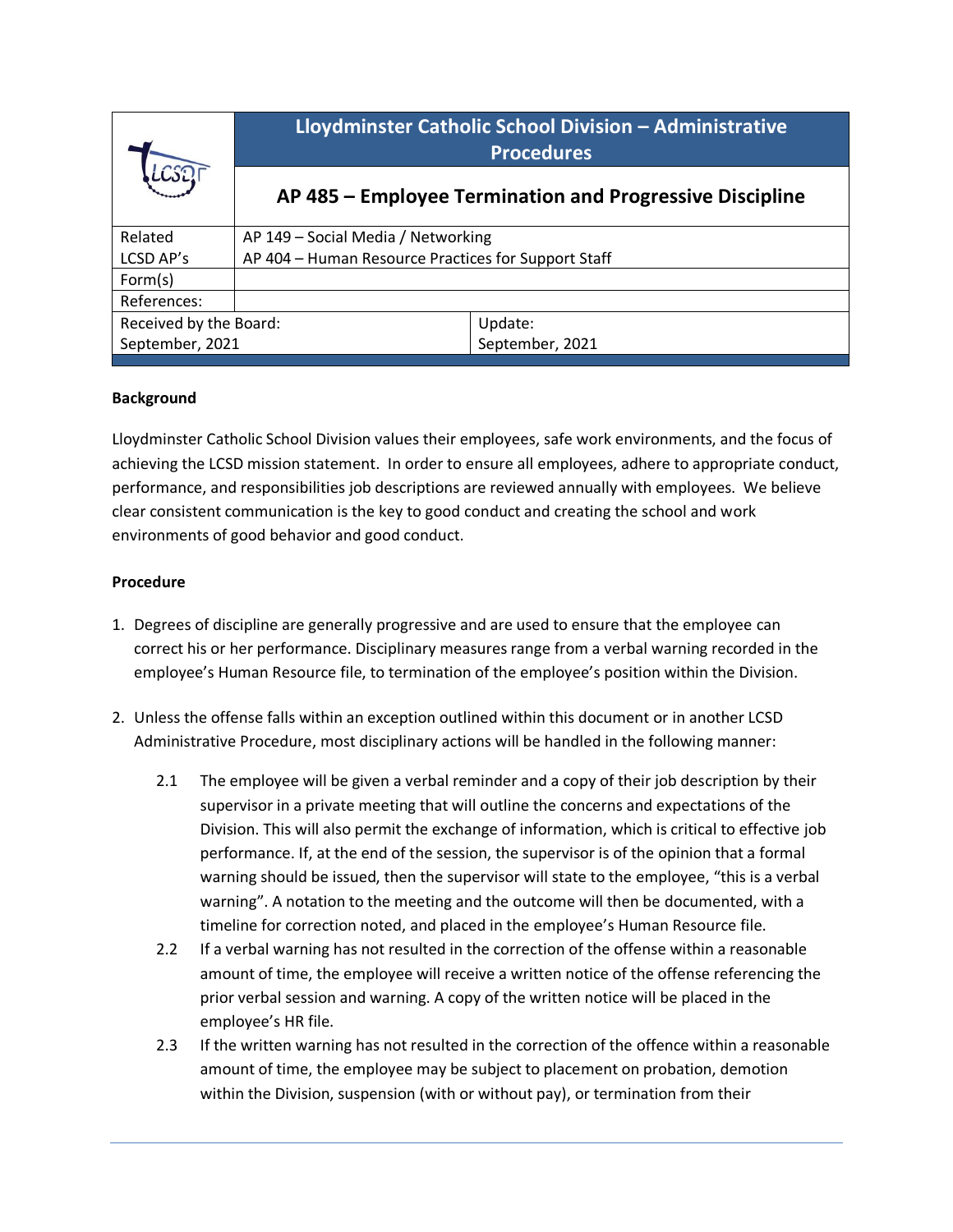employment with the Division.

- 2.4 If the employee has not been terminated from their employment, but there has still not been a correction of the offense, the final measure will be the termination of the employee from the employment with the Division.
- 3. Exceptions

For serious offenses such as fighting, theft, insubordination, threats of violence, the sale or possession of drugs or abuse of alcohol on Division property, abuse of child or authority over a child, termination may be the first and only disciplinary measure taken. These offenses are named as examples only and are not in any way to be considered an exhaustive list. Any step or steps of the disciplinary process may be skipped at the discretion of the Division after there has been a thorough investigation by the Division and analysis of the offense and the circumstance surrounding the offence.

- 3.1 An investigation will be commenced by the Division by someone not in conflict with the situation and may include interviews with the employee and any witnesses to the offence. Should there not be a person suitable to deal with the investigation due to a conflict then the investigation shall be contracted out to a third party, these costs may be split by the Division and the Employee.
- 4. Guideline for Violations

The following offenses are meant as a guideline only and are not intended to represent an exhaustive list. If an employee is charged with one of the following offenses the general rule will be to deal with the offense through a verbal reminder and job instruction, which may or may not include a verbal warning, and/or a written reprimand:

- 4.1 Habitual tardiness without reasonable cause.
- 4.2 Being absent without notification or excuse.
- 4.3 Leaving your job or your regular work during working hours for any reason without authorization from your supervisor (with the exception of approved breaks: lunch, rest periods, and going to the restrooms).
- 4.4 Disorderly conduct on company property.
- 4.5 Immoral conduct or indecency on company property.
- 4.6 Leaving work before the end of shift or not being ready to go to work at the start of the shift.
- 4.7 Interfering with the work of other employees.
- 4.8 Inefficiency or lack of application of effort on the job.
- 4.9 Violations of any Division policy as outlined in the policy manual.
- 4.10 Contributing to unsanitary conditions or poor housekeeping.
- 4.11 Imperiling the safety of other employees.
- 4.12 Malicious gossip and/or the spreading of rumors.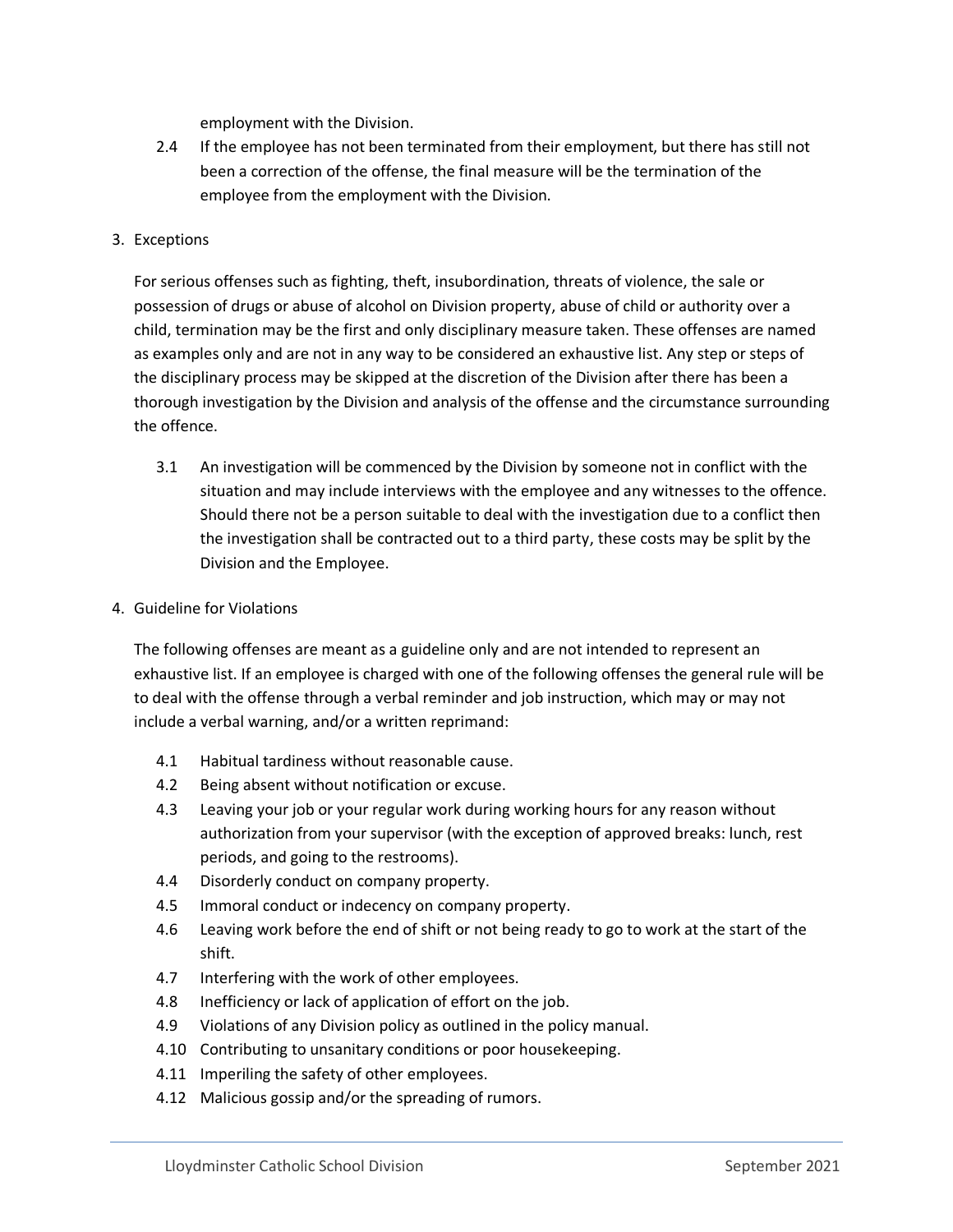- 4.13 Abrasive or argumentative actions towards employee's supervisor.
- 4.14 Abrasive or argumentative actions toward other employees of the Division.
- 4.15 Social media posts/activities that question education as a profession and/or the reputation of the school and/or the Board of Education as per AP149 Social Media Networking.

## 5. Guideline for Offences

The following offenses are meant as a guideline only and are not intended to represent an exhaustive list. If an employee is charged with one of the following offenses the general rule will be to deal with the offense through the suspension or termination of the employee:

- 5.1 Gambling on Division property.
- 5.2 Possession of narcotics or consuming narcotics on Division property.
- 5.3 Reporting for work in an intoxicated condition.
- 5.4 Responsibility for instigating fighting on Division property.
- 5.5 Dishonesty or removal of another employee's property or Division property without permission.
- 5.6 Willful destruction of Division property.
- 5.7 Insubordination.
- 5.8 Misrepresentation of physical condition or other important facts in seeking employment.
- 5.9 Refusal to perform work assigned to an employee.
- 5.10 Absence for two consecutive working days without notification to the Division or without acceptable excuse.
- 5.11 Petty thievery.
- 5.12 Possession of firearms, fireworks or explosives on Division property without the permission from management.
- 5.13 Any Criminal activity on Division property.
- 5.14 Any other self-evident serious offence involving the Division or on Division property.
- 6. A disciplinary suspension is a period of not more than three (3) working days and may be given in addition to any other disciplinary measure at the discretion of the supervisor as punishment for the violation.
	- 6.1 If the employee is relieved of his or her job assignment because of serious or repeated instances of misconduct the employee shall forfeit loss of pay as a result of the suspension. Although the conduct is of a serious nature, it is not so outrageous as to justify termination. However, there may be a pattern of conduct where the employee has continually engaged in one minor infraction of the rules after another and has received documented and/or verbal warnings for the infractions. The conduct must be resolved and not repeated.